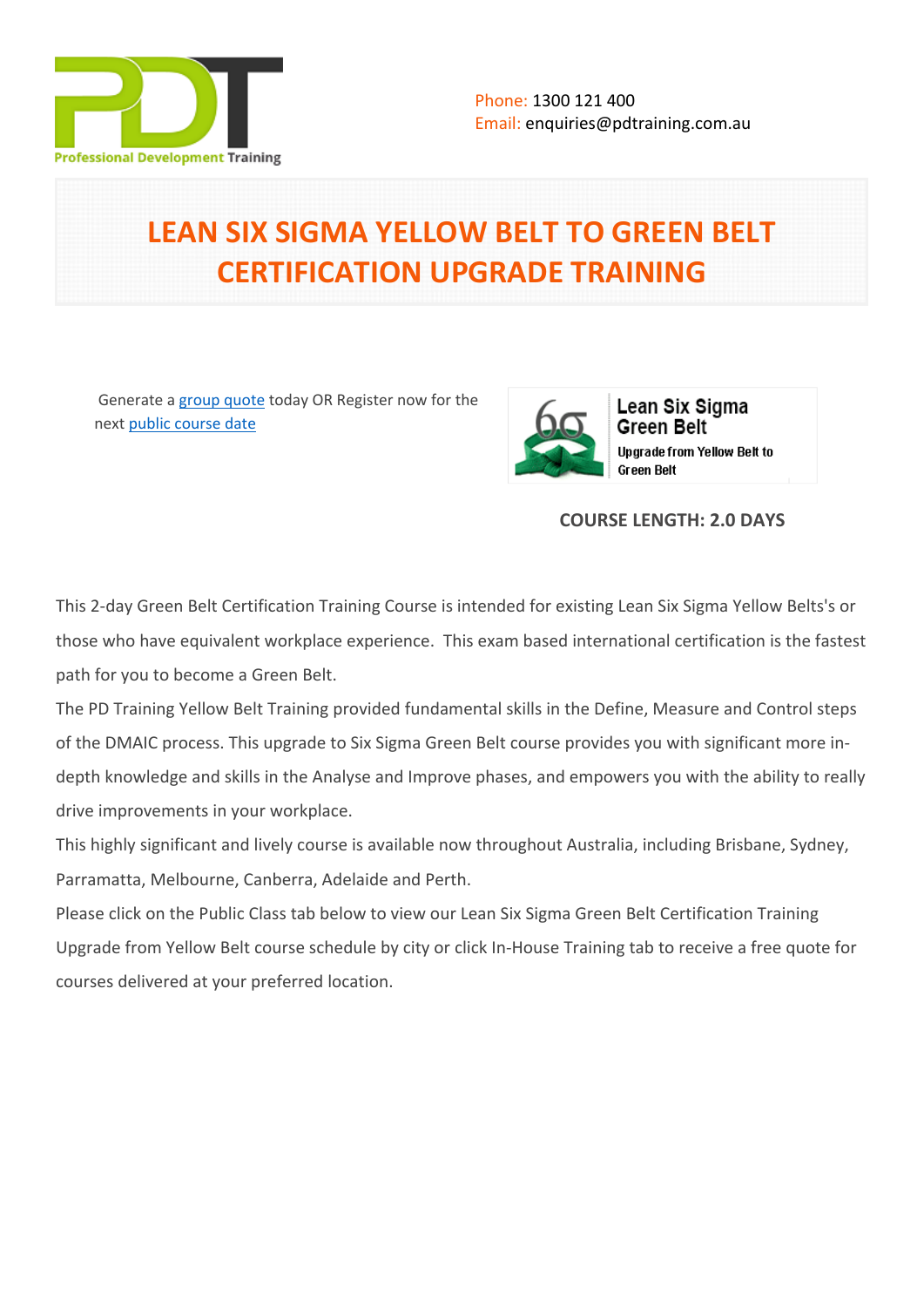#### **LEAN SIX SIGMA YELLOW BELT TO GREEN BELT CERTIFICATION UPGRADE TRAINING COURSE OUTLINE**

#### **FOREWORD**

Prior to accepting your enrolment, PD Training will provide you with an IASSC Practice Test to confirm your existing knowledge, and if accepted, we will provide you with your Green Belt training materials a week before the course runs, so you can review the materials beforehand and pick up the training without missing a beat.

This upgrade course includes days 4 and 5 from the complete 5-day Green Belt course. It picks up from where the Yellow Belt training left off.

By moving up from the Yellow Belt to Green Belt, you will learn and develop substantial skills in the

*Analyse* and *Improve* phases of DMAIC.

#### **OUTCOMES**

# **During this course, participants will enhance their skills to the Green Belt level and develop:**

- Ability to use a structured approach to process improvement
- Ability to use all steps of DMAIC *(with a focus on Analyse and Implement)* methodology
- Skill to achieve sustainable quality improvement through process improvement
- Understanding of the tools of process discovery
- Understanding of variation in processes
- Skill to reduce variation in processes and achieve predicted outcomes
- Ability to identify, measure and analyse process potential
- Usage of inferential statistics
- Usage of hypothesis testing
- Understanding when to use which Six Sigma methodology
- Ability to use Capability Analysis to control processes
- Knowledge of the interdependence of Lean tools
- Skill to prevent, identify and control defects
- Understanding and use of statistical process control
- Skill to train, document, monitor, respond, and align systems
- Skill to provide sustainable and cost-effective improvement in processes

#### **MODULES**

| <b>Lesson 1: Brief review of Yellow Belt content</b> | <b>Lesson 2: Brief review of Yellow Belt content</b>                 |
|------------------------------------------------------|----------------------------------------------------------------------|
| (Define Phase)                                       | (Measure Phase)                                                      |
| Lesson 3: "X" Sifting (Analyse Phase Module 1)       | <b>Lesson 4: Inferential Statistics (Analyse Phase)</b><br>Module 2) |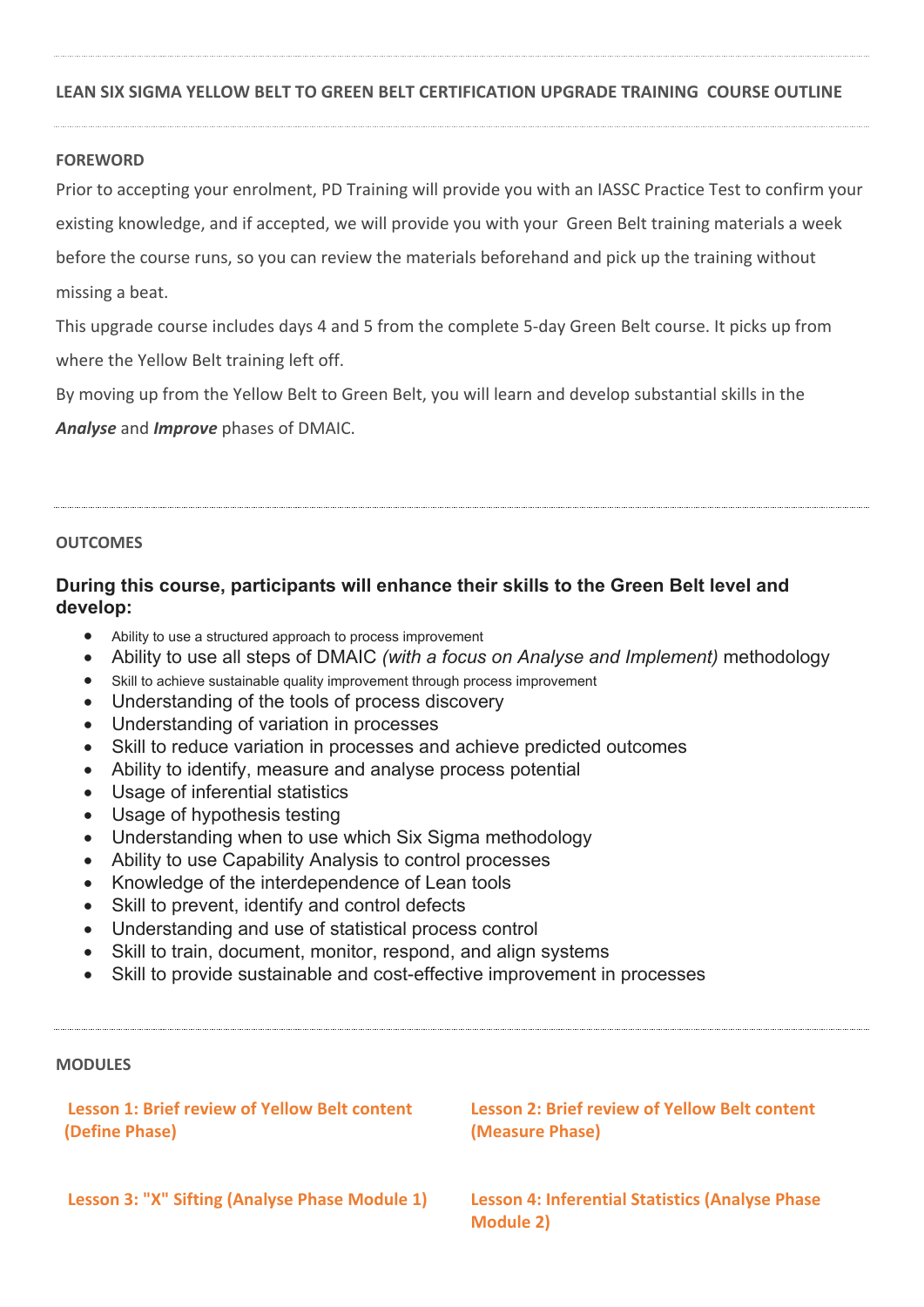LSS Green Belt Analyse Phase - The Analyse Phase of the DMAIC methodology is constructed to introduce important Lean Six Sigma tools for isolating critical factors.

- Perform a Multi-Vari Analysis
- Interpret and a Multi-Vari Graph
- Identify when a Multi-Vari Analysis is applicable
- Interpret what Skewed data looks like
- Explain how data distributions become Non-normal when they are really Normal

#### **Lesson 5: Intro to Hypothesis Testing (Analyse Phase Module 3)**

- Articulate the purpose of Hypothesis **Testing**
- Explain the concepts of the Central Tendency
- Be familiar with the types of Hypothesis Tests

## **Lesson 7: Hypothesis Testing Normal Data Part 2 (Analyse Phase Module 5)**

- Be able to conduct Hypothesis Testing of Variances
- Understand how to Analyse Hypothesis Testing Results

# **Lesson 9: Hypothesis Testing Non-Normal Data Part 2 (Analyse Phase Module 7)**

- Calculate and explain test for proportions
- Calculate and explain contingency tests

# **Lesson 11: Process Modeling Regression (Improve Phase Module 1)**

LSS Green Belt Improve Phase - The Improve Phase of the DMAIC methodology is constructed to introduce important Lean Six Sigma tools for properly controlling solutions.

- Perform the steps in a Correlation and a Regression Analysis
- Explain when Correlation and Regression is appropriate

#### **Lesson 13: Designing Experiments (Improve Phase Lesson 14: Wrap Up & Action Items (Improve Module 3)**

• Determine the reason for experimenting

- Explain the meaning of the term "Inferential Statistics".
- Describe the basic tenets of the Central Limit Theorem.
- Describe the impact of sample size on your estimates of population parameters.
- Explain Standard Error

# **Lesson 6: Hypothesis Testing Normal Data Part 1 (Analyse Phase Module 4)**

- Determine appropriate sample sizes for testing Means
- Conduct various Hypothesis Tests for Means
- Properly Analyse Results

#### **Lesson 8: Hypothesis Testing Non-Normal Data Part 1 (Analyse Phase Module 6)**

- Conduct Hypothesis Testing for equal variance
- Conduct Hypothesis Testing for Medians
- Analyse and interpret the results

## **Lesson 10: Wrap Up & Action Items (Analyse Phase)**

## **Lesson 12: Advanced Process Modeling (Improve Phase Module 2)**

- Perform Non-Linear Regression Analysis
- Perform Multiple Linear Regression Analysis (MLR)
- Examine Residuals Analysis and understand its effects

**Phase)**